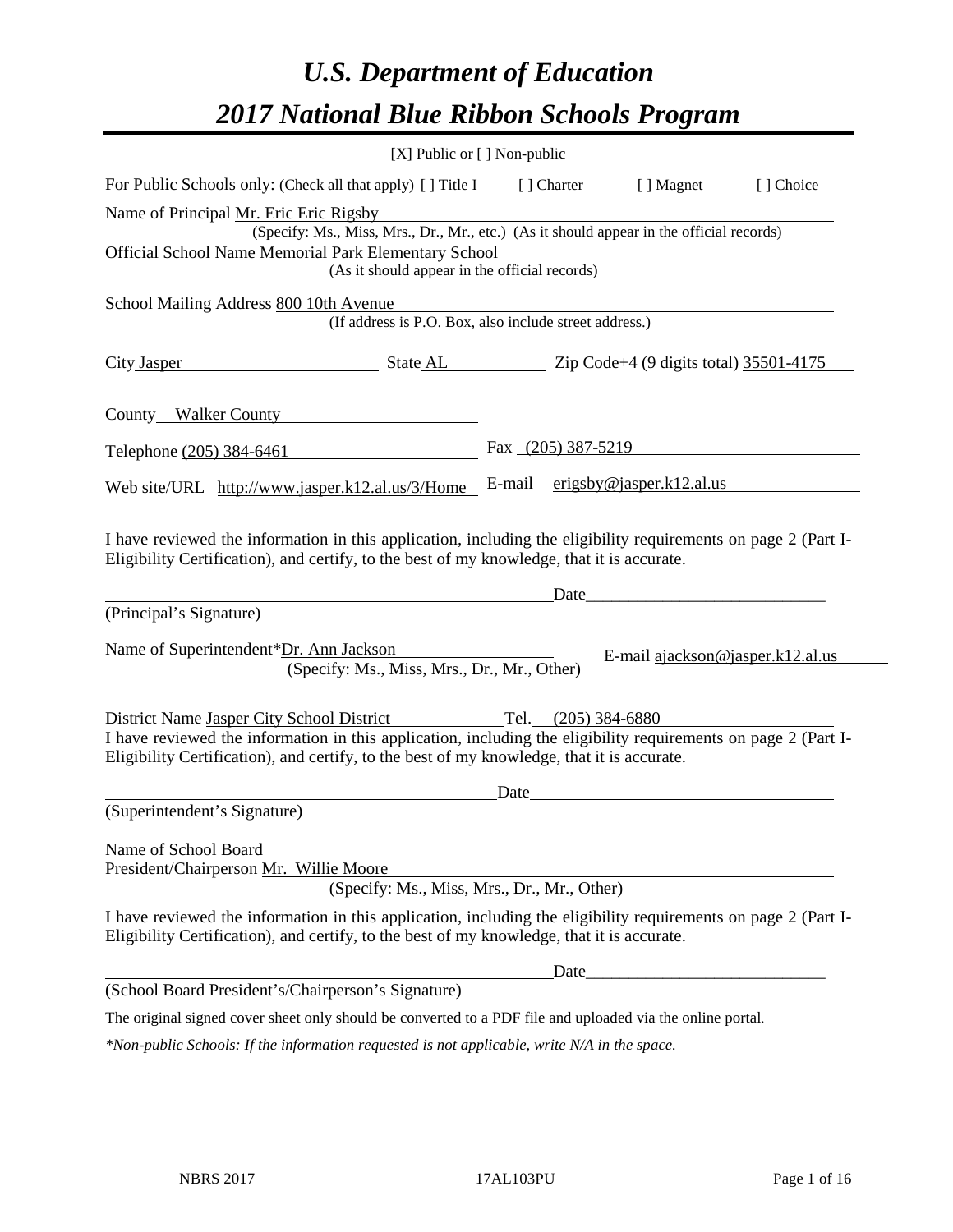The signatures on the first page of this application (cover page) certify that each of the statements below, concerning the school's eligibility and compliance with U.S. Department of Education and National Blue Ribbon Schools requirements, are true and correct.

- 1. The school configuration includes one or more of grades K-12. (Schools on the same campus with one principal, even a K-12 school, must apply as an entire school.)
- 2. All nominated public schools must meet the state's performance targets in reading (or English language arts) and mathematics and other academic indicators (i.e., attendance rate and graduation rate), for the all students group and all subgroups, including having participation rates of at least 95 percent using the most recent accountability results available for nomination.
- 3. To meet final eligibility, all nominated public schools must be certified by states prior to September 2017 in order to meet all eligibility requirements. Any status appeals must be resolved at least two weeks before the awards ceremony for the school to receive the award.
- 4. If the school includes grades 7 or higher, the school must have foreign language as a part of its curriculum.
- 5. The school has been in existence for five full years, that is, from at least September 2011 and each tested grade must have been part of the school for the past three years.
- 6. The nominated school has not received the National Blue Ribbon Schools award in the past five years: 2012, 2013, 2014, 2015, or 2016.
- 7. The nominated school has no history of testing irregularities, nor have charges of irregularities been brought against the school at the time of nomination. The U.S. Department of Education reserves the right to disqualify a school's application and/or rescind a school's award if irregularities are later discovered and proven by the state.
- 8. The nominated school has not been identified by the state as "persistently dangerous" within the last two years.
- 9. The nominated school or district is not refusing Office of Civil Rights (OCR) access to information necessary to investigate a civil rights complaint or to conduct a district-wide compliance review.
- 10. The OCR has not issued a violation letter of findings to the school district concluding that the nominated school or the district as a whole has violated one or more of the civil rights statutes. A violation letter of findings will not be considered outstanding if OCR has accepted a corrective action plan from the district to remedy the violation.
- 11. The U.S. Department of Justice does not have a pending suit alleging that the nominated school or the school district as a whole has violated one or more of the civil rights statutes or the Constitution's equal protection clause.
- 12. There are no findings of violations of the Individuals with Disabilities Education Act in a U.S. Department of Education monitoring report that apply to the school or school district in question; or if there are such findings, the state or district has corrected, or agreed to correct, the findings.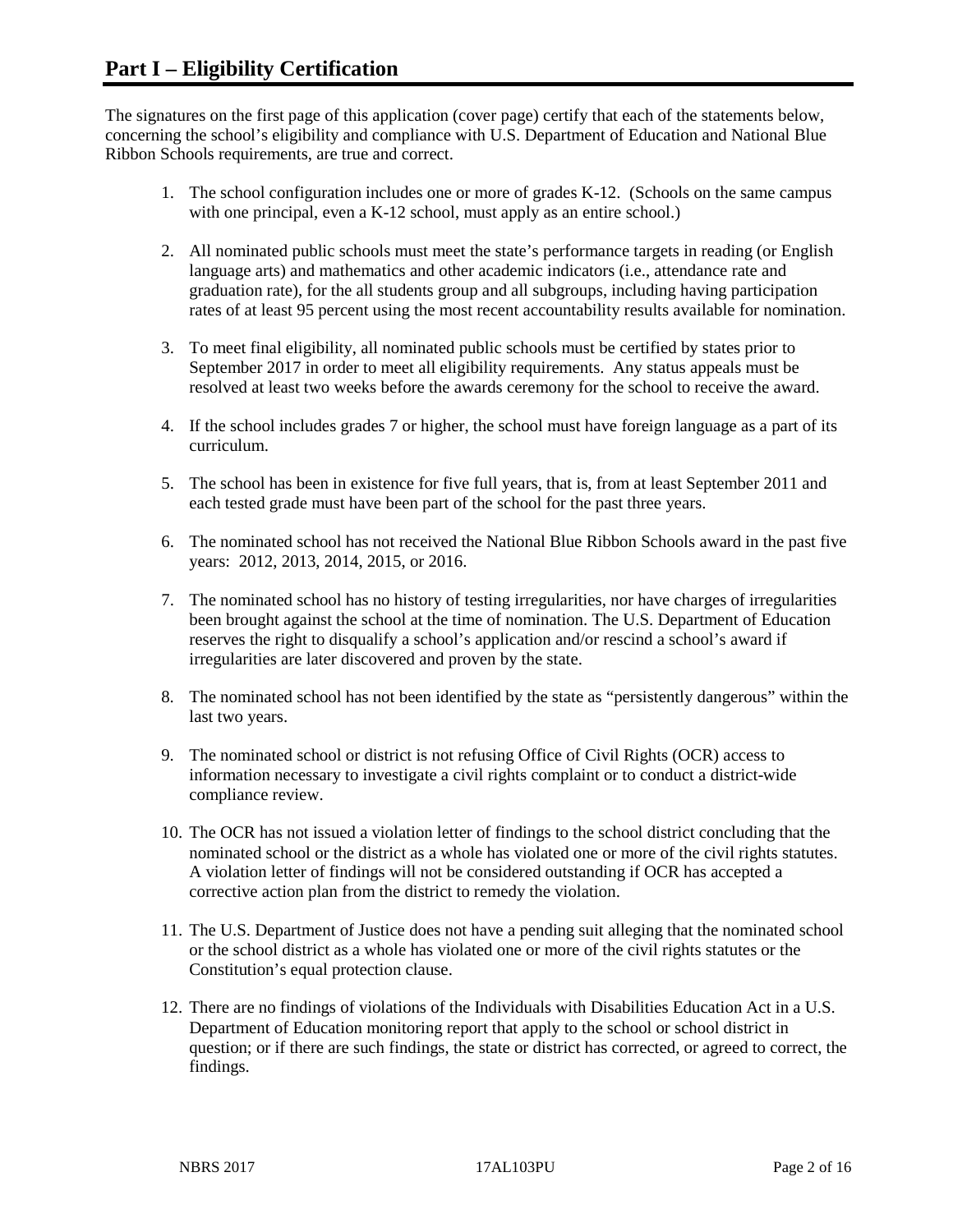#### **Data should be provided for the most recent school year (2016-2017) unless otherwise stated.**

#### **DISTRICT**

1. Number of schools in the district  $\frac{3}{2}$  Elementary schools (includes K-8) (per district designation): 1 Middle/Junior high schools 1 High schools 0 K-12 schools

5 TOTAL

**SCHOOL** (To be completed by all schools)

- 2. Category that best describes the area where the school is located:
	- [] Urban or large central city [ ] Suburban with characteristics typical of an urban area [ ] Suburban [X] Small city or town in a rural area [ ] Rural
- 3. Number of students as of October 1, 2016 enrolled at each grade level or its equivalent in applying school:

| Grade                           | # of         | # of Females | <b>Grade Total</b> |
|---------------------------------|--------------|--------------|--------------------|
|                                 | <b>Males</b> |              |                    |
| <b>PreK</b>                     | 0            | $\theta$     | 0                  |
| $\mathbf K$                     | 51           | 29           | 80                 |
| 1                               | 40           | 47           | 87                 |
| $\overline{2}$                  | 39           | 47           | 86                 |
| 3                               | 41           | 43           | 84                 |
| 4                               | 35           | 42           | 77                 |
| 5                               | 33           | 47           | 80                 |
| 6                               | 0            | 0            | 0                  |
| 7                               | 0            | 0            | 0                  |
| 8                               | 0            | 0            | 0                  |
| 9                               | 0            | 0            | 0                  |
| 10                              | 0            | 0            | 0                  |
| 11                              | 0            | 0            | $\mathbf{\Omega}$  |
| 12 or higher                    | 0            | 0            | 0                  |
| <b>Total</b><br><b>Students</b> | 239          | 255          | 494                |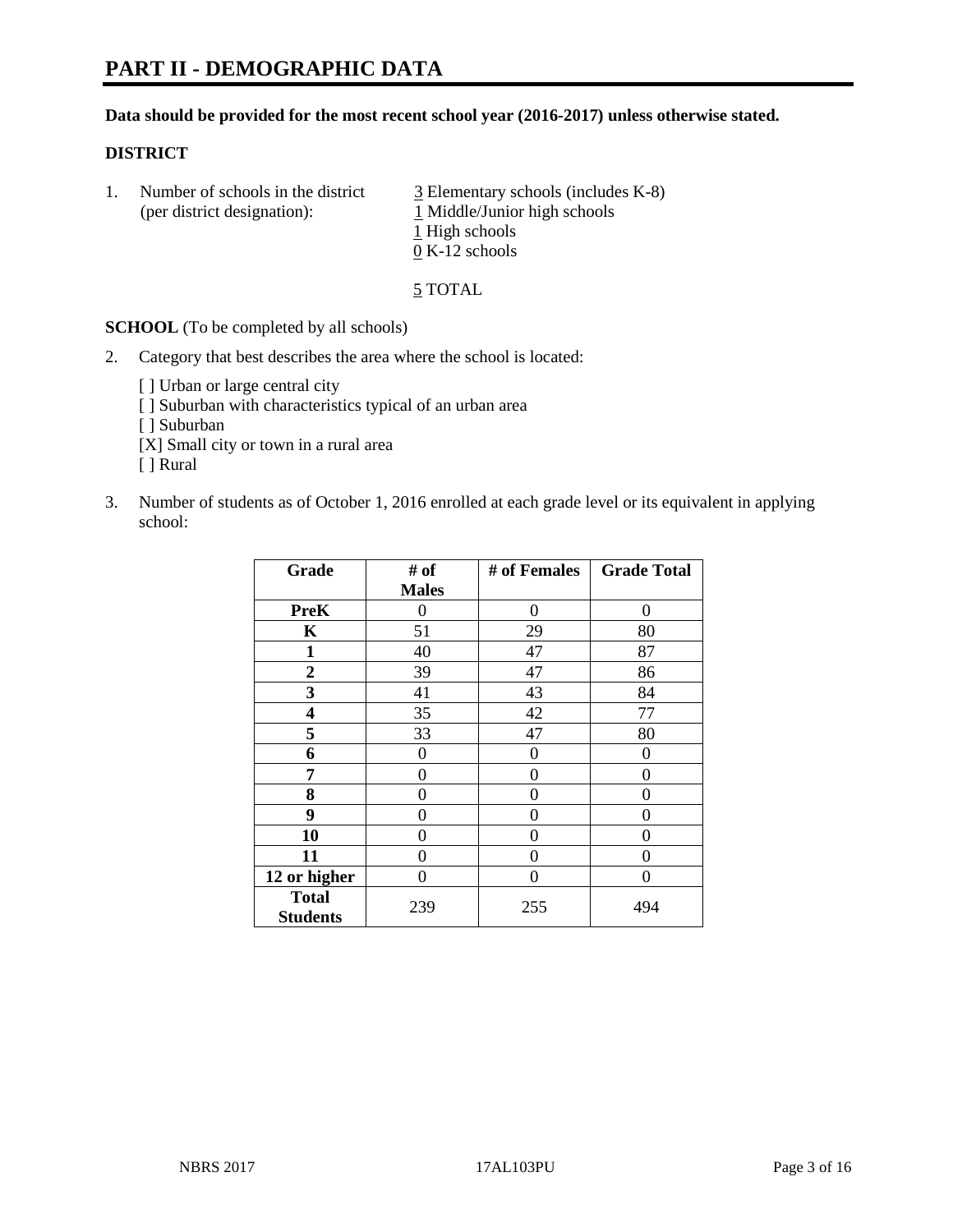the school: 2 % Asian

4. Racial/ethnic composition of  $\qquad 0 \%$  American Indian or Alaska Native % Black or African American % Hispanic or Latino % Native Hawaiian or Other Pacific Islander 87 % White % Two or more races

**100 % Total**

(Only these seven standard categories should be used to report the racial/ethnic composition of your school. The Final Guidance on Maintaining, Collecting, and Reporting Racial and Ethnic Data to the U.S. Department of Education published in the October 19, 2007 *Federal Register* provides definitions for each of the seven categories.)

5. Student turnover, or mobility rate, during the 2015 – 2016 school year: 5%

This rate should be calculated using the grid below. The answer to (6) is the mobility rate.

| <b>Steps For Determining Mobility Rate</b>         | <b>Answer</b> |  |
|----------------------------------------------------|---------------|--|
| (1) Number of students who transferred to          |               |  |
| the school after October 1, 2015 until the         | 13            |  |
| end of the 2015-2016 school year                   |               |  |
| (2) Number of students who transferred             |               |  |
| <i>from</i> the school after October 1, 2015 until | 14            |  |
| the end of the 2015-2016 school year               |               |  |
| (3) Total of all transferred students [sum of      | 27            |  |
| rows $(1)$ and $(2)$ ]                             |               |  |
| (4) Total number of students in the school as      | 503           |  |
| of October 1, 2015                                 |               |  |
| (5) Total transferred students in row (3)          | 0.054         |  |
| divided by total students in row (4)               |               |  |
| $(6)$ Amount in row $(5)$ multiplied by 100        | 5             |  |

6. English Language Learners (ELL) in the school:  $2\%$ 

11 Total number ELL

Specify each non-English language represented in the school (separate languages by commas): Spanish, Simplified Chinese, Gujarati, Urdu

- 7. Students eligible for free/reduced-priced meals: 40 % Total number students who qualify: 202
- 8. Students receiving special education services: 23 %

115 Total number of students served

Indicate below the number of students with disabilities according to conditions designated in the Individuals with Disabilities Education Act. Do not add additional conditions. It is possible that students may be classified in more than one condition.

| 5 Autism                              | $\underline{0}$ Orthopedic Impairment                 |
|---------------------------------------|-------------------------------------------------------|
| 0 Deafness                            | 2 Other Health Impaired                               |
| 0 Deaf-Blindness                      | 13 Specific Learning Disability                       |
| 1 Emotional Disturbance               | 26 Speech or Language Impairment                      |
| 1 Hearing Impairment                  | 0 Traumatic Brain Injury                              |
| 0 Mental Retardation                  | $\underline{0}$ Visual Impairment Including Blindness |
| $\underline{0}$ Multiple Disabilities | 13 Developmentally Delayed                            |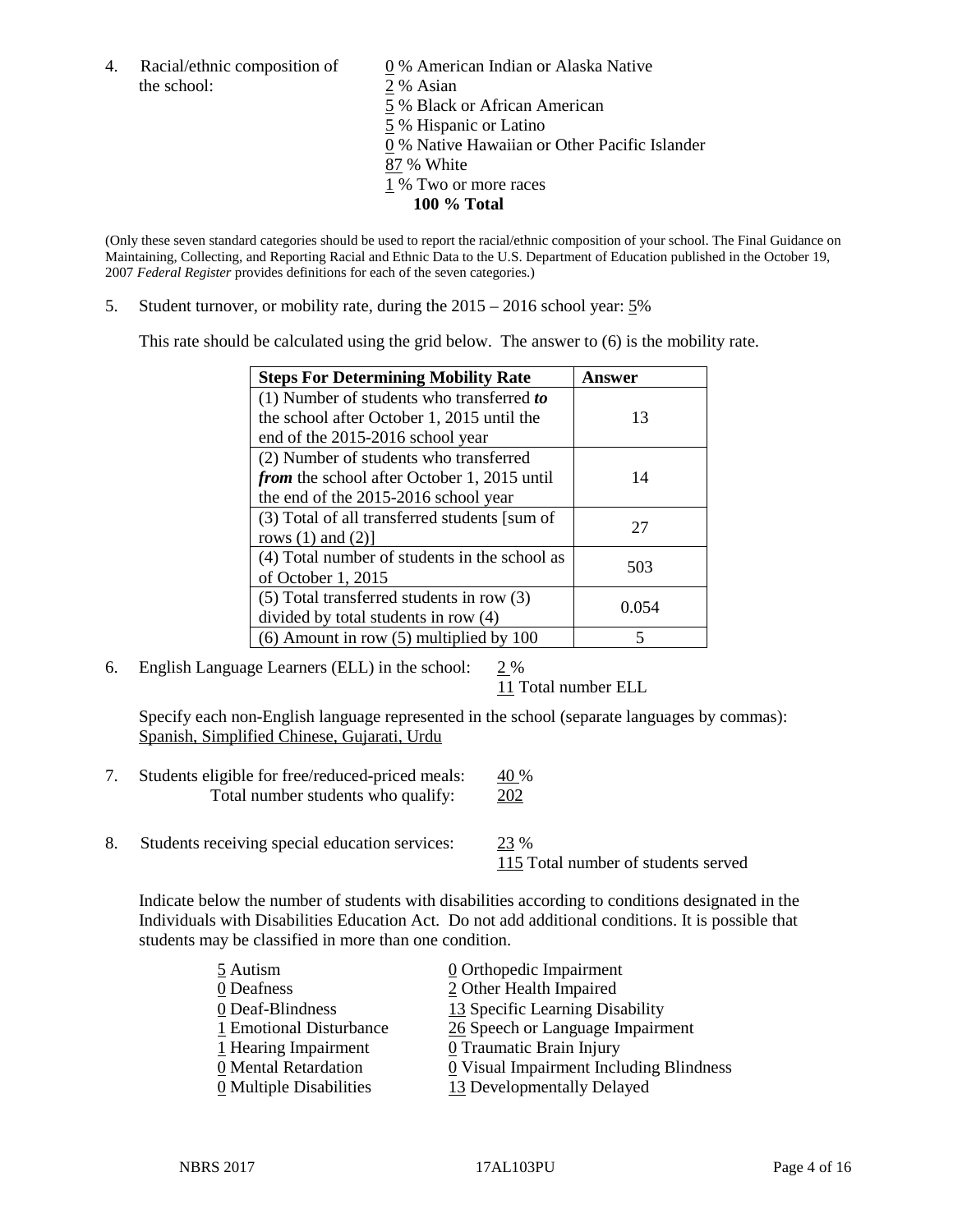- 9. Number of years the principal has been in her/his position at this school: 3
- 10. Use Full-Time Equivalents (FTEs), rounded to nearest whole numeral, to indicate the number of school staff in each of the categories below:

|                                        | <b>Number of Staff</b> |
|----------------------------------------|------------------------|
| Administrators                         |                        |
| Classroom teachers including those     |                        |
| teaching high school specialty         | 24                     |
| subjects                               |                        |
| Resource teachers/specialists/coaches  |                        |
| e.g., reading, math, science, special  | 12                     |
| education, enrichment, technology,     |                        |
| art, music, physical education, etc.   |                        |
| Paraprofessionals under the            |                        |
| supervision of a licensed professional |                        |
| supporting single, group, or classroom |                        |
| students.                              |                        |
| Student support personnel              |                        |
| e.g., guidance counselors, behavior    |                        |
| interventionists, mental/physical      |                        |
| health service providers,              |                        |
| psychologists, family engagement       |                        |
| liaisons, career/college attainment    |                        |
| coaches, etc.                          |                        |

- 11. Average student-classroom teacher ratio, that is, the number of students in the school divided by the FTE of classroom teachers, e.g., 22:1 21:1
- 12. Show daily student attendance rates. Only high schools need to supply yearly graduation rates.

| <b>Required Information</b> | 2015-2016 | 2014-2015 | 2013-2014 | 2012-2013 |     |
|-----------------------------|-----------|-----------|-----------|-----------|-----|
| Daily student attendance    | 95%       | 95%       | 96%       | 95%       | 95% |
| High school graduation rate | 0%        | 0%        | 0%        | 9%        | 0%  |

#### 13. **For high schools only, that is, schools ending in grade 12 or higher.**

Show percentages to indicate the post-secondary status of students who graduated in Spring 2016.

| <b>Post-Secondary Status</b>                  |    |
|-----------------------------------------------|----|
| Graduating class size                         |    |
| Enrolled in a 4-year college or university    | 0% |
| Enrolled in a community college               | 0% |
| Enrolled in career/technical training program | 0% |
| Found employment                              | 0% |
| Joined the military or other public service   | 0% |
| Other                                         |    |

14. Indicate whether your school has previously received a National Blue Ribbon Schools award.  $Yes$  No  $X$ 

If yes, select the year in which your school received the award.

15. In a couple of sentences, provide the school's mission or vision statement.

Inspire students to achieve academic excellence and make positive contributions to our interconnected community and world.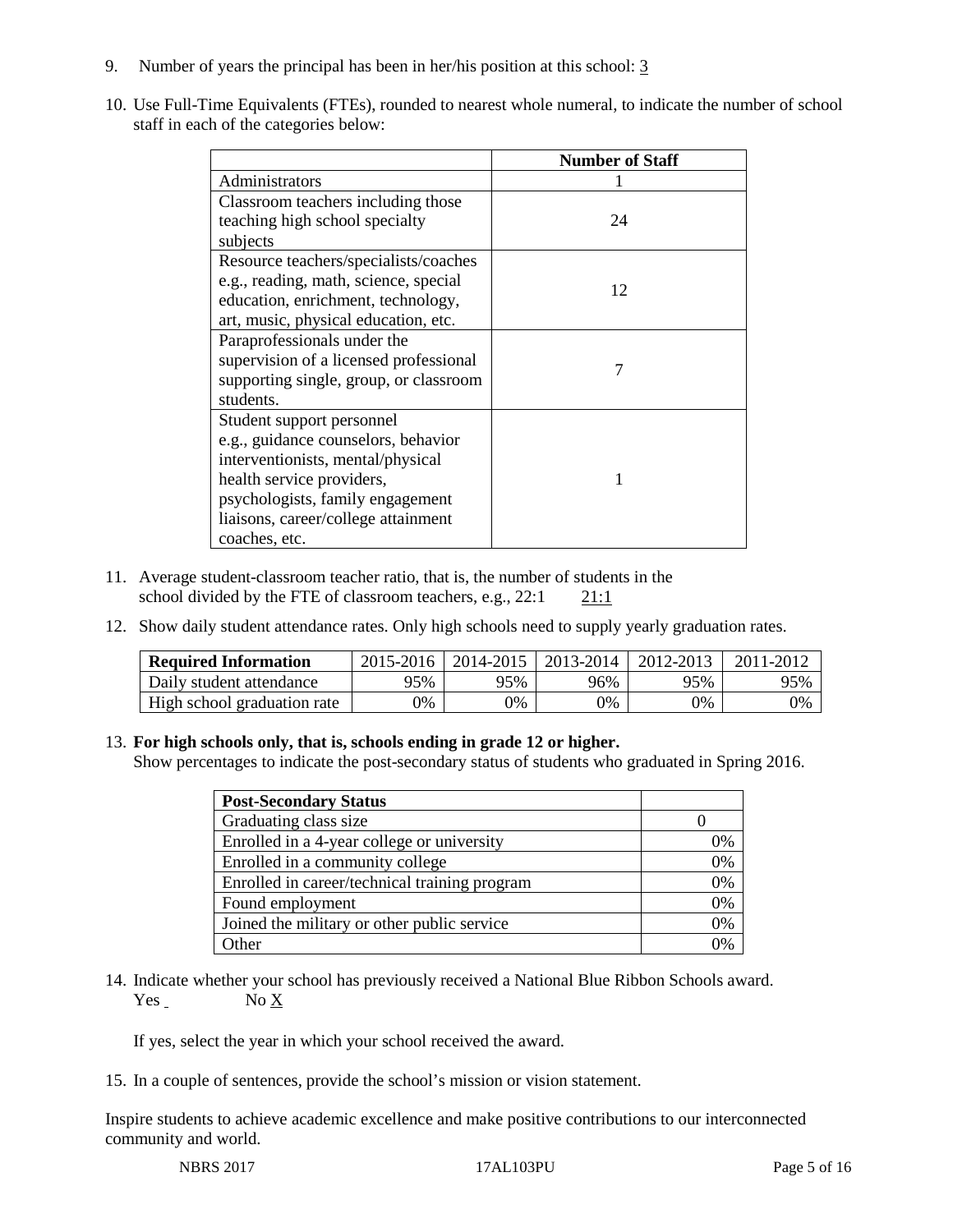16. **For public schools only**, if the school is a magnet, charter, or choice school, explain how students are chosen to attend.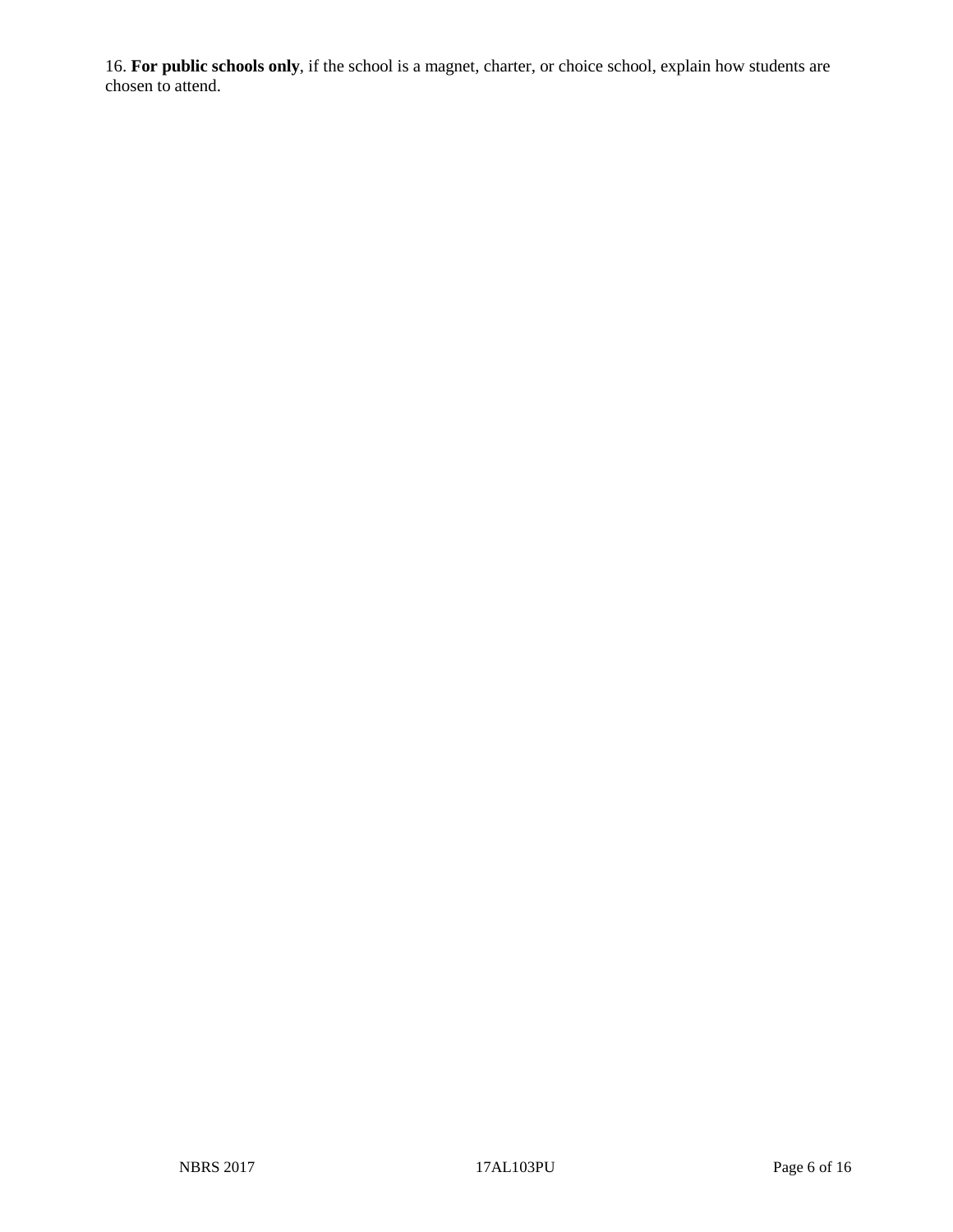# **PART III – SUMMARY**

Memorial Park School (MPS) is located in the quiet, rural town of Jasper, Alabama. MPS is one of three elementary schools in the Jasper City School System, and we serve students in kindergarten through fifth grade. We are located adjacent to a forty-acre park in a residential section of our community. We have a rich history of student success, family involvement and school pride. Our diverse population embodies a wide variety of backgrounds and cultures which enriches the school learning environment.

Our school opened in 1951 and has evolved over the years to serve our community. Recently, economic shifts in our area, such as the loss of the coal mining industry, have changed the dynamics of our population. In 2001, the total enrollment of MPS was 443 students with nine percent of our students qualifying for free and reduced lunch. By 2016, our total enrollment slightly increased to 499 students. However, the number of students qualifying for free and reduced lunch has risen to 40 percent. Maintaining high student achievement during difficult economic times is a source of pride for our stakeholders. Our success is a direct result of commitment, determination and willingness to rise above all expectations.

MPS celebrates our many years of significant milestones. We have consistently taken on new challenges by being at the forefront of implementing new programs such as the Alabama Reading Initiative and Alabama Math Science Technology Initiative (AMSTI). In addition to a strong academic focus, we have emphasized character education and leadership opportunities by becoming a Leader in Me School. This program has permeated our daily school environment and has created an increase in student leadership and citizenship. We have also received recognition from the Council for Leaders in Alabama Schools as a Banner School. This honor exemplifies our dedication to the highest standards of excellence.

MPS has a community of learners in which teachers, students and parents are willing to try new and varied ways to pursue knowledge and acquire skills. Individuals and committees continually explore researchbased approaches to teaching. This research has produced the successful incorporation of such programs as AMSTI, enVision Math, Wonders Reading, Accelerated Reader, Leader In Me, Intel project-based learning, Alabama College and Career Ready Standards (CCRS), and an array of technology initiatives. Progress monitoring takes place on a daily basis using a variety of tools to access and enrich student performance. We use the following to assess learning: ASPIRE Data, ASPIRE Interim Data, JCS Benchmark Assessments, DIBELS, AIMSweb, enVision Unit tests, and McGraw-Hill Unit Reading Assessments.

MPS meets individual needs in a variety of ways. An array of resources, special education and reading intervention services are available to students who need extra support. Students are identified and monitored through our Problem Solving Team (PST), AIMSweb, DIBELS progress monitoring and enVision assessments. Students are encouraged to participate in extracurricular programs in order to promote a broader sense of belonging. Service and leadership opportunities are enhanced through participation in the following: Safety Patrol, flag duty, kindergarten escorts, library helpers, WMPS news anchors and school greeters. Art, music, Cheernastics and 21st Century after-school programs are also offered. School clubs include: National Elementary Honor Society, Student Council, K-Kids, Chess Club, Technology Competition Team and Bringing Up Grades (BUG) Club. Students are encouraged to donate nonperishable food items at Thanksgiving and toys at Christmas to share with our families in need. Students also volunteer their time to serve as bell ringers for the Salvation Army at Christmas. Parents provide tremendous support for our teachers and students. Our Parent Teacher Organization (PTO) provides bi-monthly duty-free breakfast and lunch for the faculty, donates instructional materials and supply money for teachers to begin the school year, pays the leases on copy machines and hosts a teacher appreciation luncheon each spring. PTO provides additional funds and resources to the school as needed. Parents volunteer on a regular basis to read to students and assist with other school activities. During the 2012-2013 school year, the district implemented a 1:1 technology initiative. Elementary students continue to receive an iPad, and students in grades 6-12 continue to receive laptops. This focus reinforces our mission of providing our students with 21st Century skills in order to be successful learners and productive citizens. We are proud of our students and the volume of books they read each year. During the 2015-2016 school year, our students read over 190,000 books! We believe this is a major factor in our student achievement.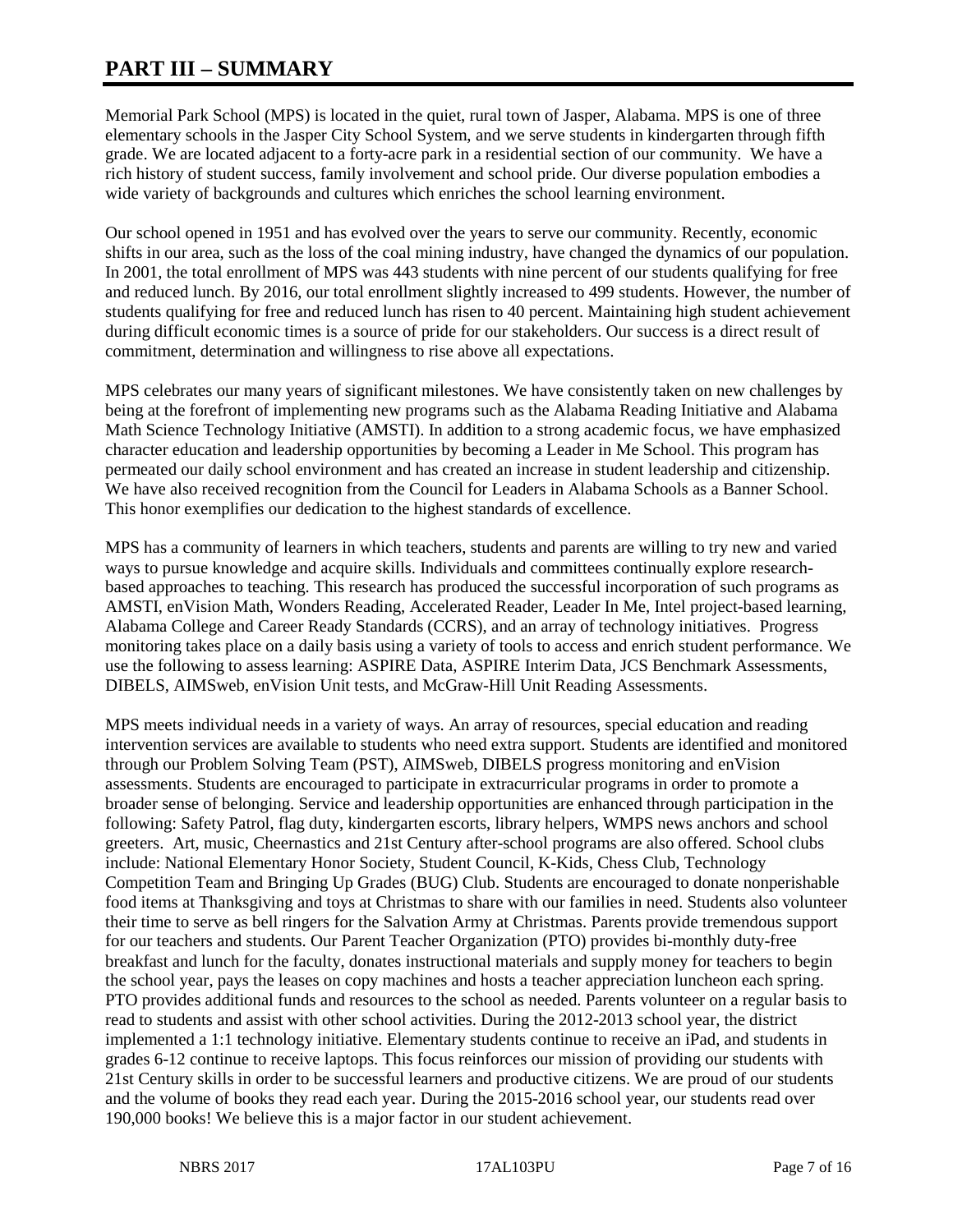Working together as a team to meet the needs of all students is the cornerstone of our success and the driving force for continued growth. It is our firm belief that we possess the attributes worthy of Blue Ribbon School status.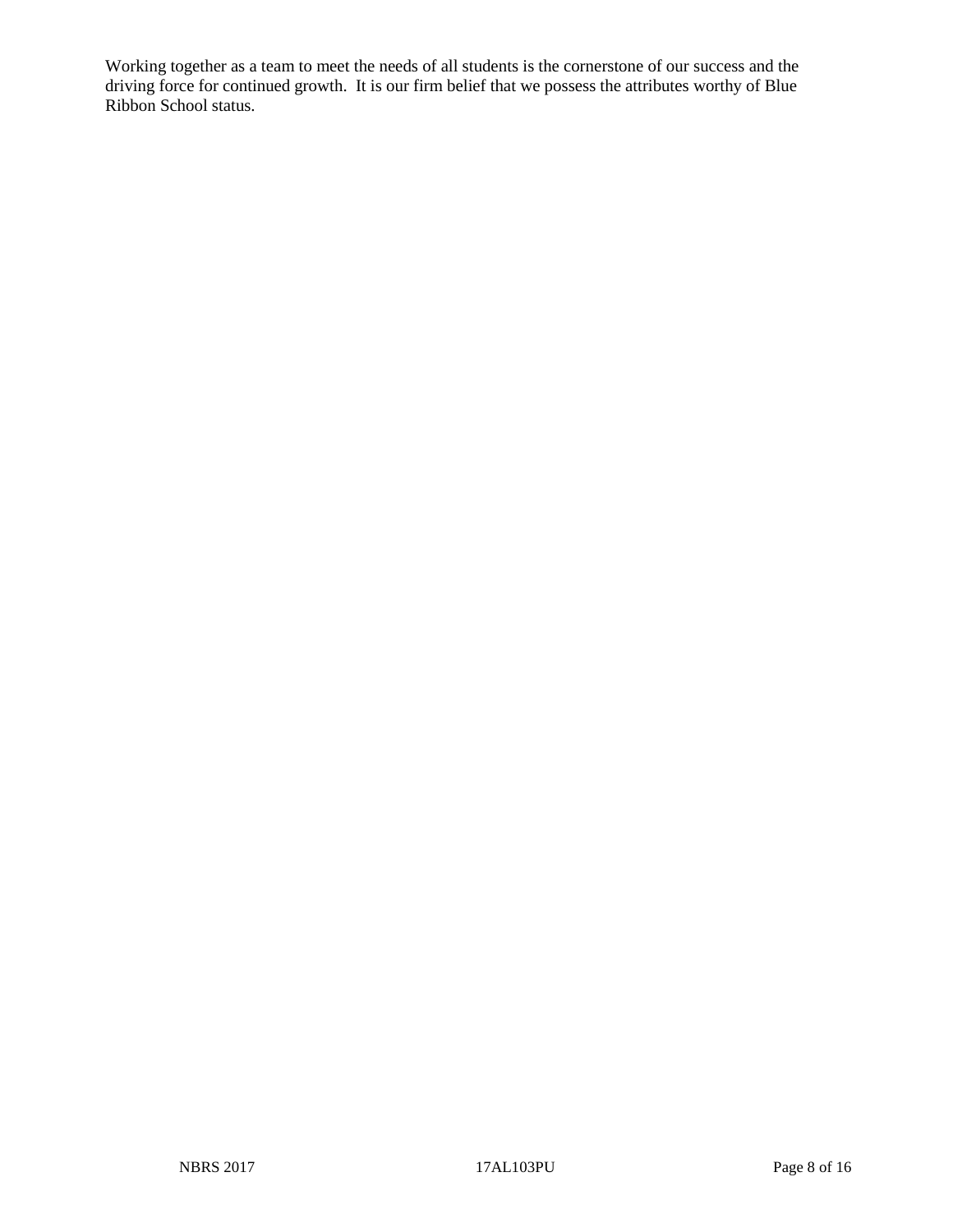## **1. Core Curriculum:**

At Memorial Park School (MPS), we believe high expectations promote superior achievement. Researchbased standards drive our curriculum which results in high student achievement. Students are actively engaged and use technology on a daily basis to master the curriculum. Our foundation is placed on the rigorous Alabama College and Career Ready Standards (CCRS). We also use district-wide pacing for scope and sequence at each grade level in language arts and math. Student learning goals are vertically aligned within the school. Instructional strategies include whole group, small group, hands-on, differentiated instruction, partner learning and cooperative learning.

In reading and language arts, teachers employ the McGraw-Hill Wonders reading program. This program has a spiral curriculum which introduces key concepts at a young age and covers these repeatedly with increasing degrees of complexity. It allows for differentiated instruction at all grade levels. All language arts components are integrated into this reading program. We employ small groups, turn and talk, partner talk, literature partners and circles and mini-lessons for skills. Volunteers from the community read and work with the children to develop comprehension skills. The Accelerated Reader program supports student success in comprehension within their individual reading range of proximal development. It also motivates students to reach higher independent reading goals. Library checkout is available daily. A reading intervention teacher is available to work with students daily who need help in specific areas of reading components such as comprehension, vocabulary acquisition, phonics, phonemic awareness and fluency.

The curriculum basis for math is Alabama Math Science Technology Initiative (AMSTI) Investigations and Scott Foresman-Addison Wesley enVision math. Manipulatives are used daily. Teachers add to the programs as needed in order to effectively teach the math standards. Teachers employ peer partners, number talks, math games and other activities in order for the students to be able to visualize and understand what numbers represent and to aid in acquiring number sense. The On-Going Assessment Program (OGAP) is used in our mathematics program especially in the instruction of fractions. The eight Standards for Mathematical Practice are focused on through the use of math manipulatives, solving of real world problems and other strategies.

MPS uses AMSTI science kits for the basis of the science program. The foundational belief of AMSTI is that students learn math and science best by doing math and science, especially when it relates to their daily lives. The investigation-based kits are aligned to the CCRS standards and shipped to the school throughout the year. Through the hands-on approach, the children build and test hypotheses and learn to use the scientific method.

Social studies curriculum is based upon CCRS standards. Teachers use expository texts and functional reading texts to meet the required standards. Periodicals such as Scholastic News are used to meet standards and teach current events. The importance of social studies and civic duties are evident by our participation in the Leader in Me program. Leader in Me principles are employed in our school daily. A student-led Leadership Day showcases students' leadership abilities for the community. Students give presentations, vocal performances, act as host/hostesses and tour guides. The students also share details about the school's clubs, organizations and data notebooks. We also have a student-led Diversity Day program which features a variety of cultures represented at our school. For example, one student whose parents were born in India, modeled her sari and shared an essay describing the different types of Indian female clothing.

Some of the civic learning strategies include field trips such as the fourth grade's annual visit to the State Capitol in Montgomery. The Montgomery field trip has a component of civil rights history and government learning. The students visit the Governor's Mansion, State House and Civil Rights Memorial. Civic learning is also focused upon in our National Elementary Honor Society. This group has partnered with North Highlands School for students with severe handicaps. Twice a month they aid these students in mastering their standards and building relationships. In addition, our Student Council meets once a month after school to help make decisions related to the school. Another way we promote civic duties is our television show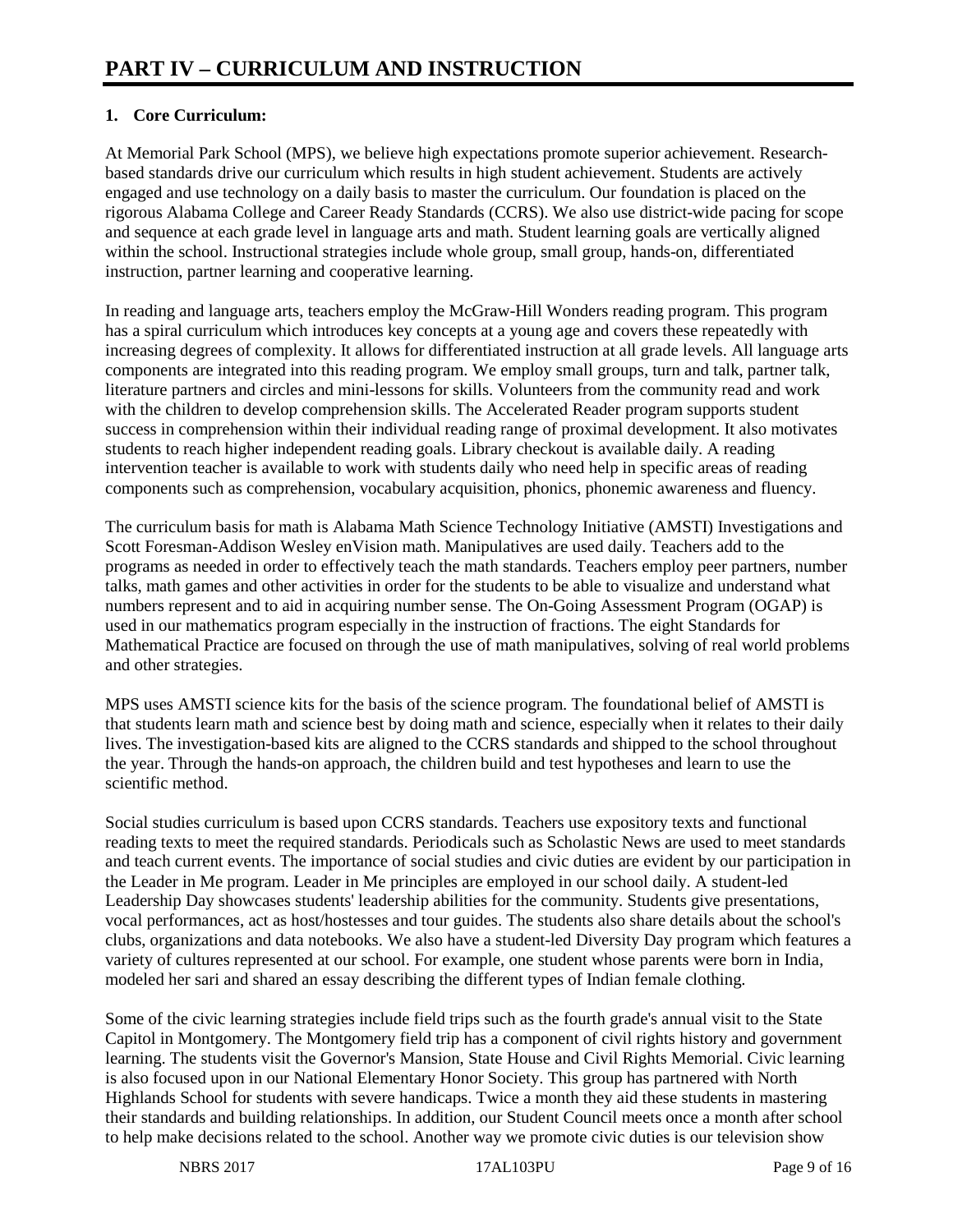(WMPS) each morning. Last year, we had a second grade student who was diagnosed with Stage 4 cancer. Our school showed support by wearing pink every Tuesday, which was her chemotherapy day. We had a pink parade to encourage and support her while she couldn't attend school due to her cancer treatments.

## **2. Other Curriculum Areas:**

MPS is committed to providing enrichment and resource opportunities to all students which will enhance their talents, essential skills and knowledge. All students receive weekly instruction in the following areas: visual arts, music, computer technology, guidance counseling and library. All students participate daily in physical education classes. Our resource teachers strive to help create well-rounded individuals.

Our visual arts classroom provides weekly hands-on activities correlated with state and national standards. Student instruction is based on core art skills which embed cognitive, psycho-motor and effective learning goals. They learn a variety of art techniques and have opportunities for creativity and self-expression in the classroom and the art lab. Students explore various mediums including collage, painting, mixed-media and printmaking. Students' art work is showcased throughout the entire school as well as community displays. Recently, our PTO provided funds for a school-wide leadership project to transform the lunchroom into a kid-friendly "walk in the park" mural. We feel this project has contributed to cleaner and quieter lunch periods.

Our music classroom fully engages students through music history and theory, singing, dancing and playing instruments. The program embraces cultural diversity and integrates all curricula. Performances provide students with an opportunity to gain self-esteem, increase oral communication skills and improve teamwork abilities. Each November, multiple grade levels perform in our annual Veteran's Day program. After school classes are offered to fourth and fifth graders for choral instruction. They perform for our school and community in Christmas and spring programs. Each spring, ten MPS students are selected to attend an invitation only performance. They attend workshops to perform in the statewide elementary choir.

Computer technology is integrated daily to create 21st Century learners. It is also embedded in every classroom. Our school participates in the 1:1 iPad Initiative. All students have their own iPad. SMARTboards and digital projectors are used to deliver instruction in each classroom. Students learn keyboarding skills, internet safety and how to research in the computer lab. Direct instruction provides students with opportunities to develop technology literacy. We are currently piloting a statewide program, STRIDE Academy, which scaffolds the curriculum to support individual student needs.

Weekly guidance classes enhance study skills and support academic, social and career development. Our counselor provides support to MPS families in crisis. She unites our campus during Red Ribbon Week to support a safe and drug-free environment. She teaches a school-wide safety unit and works with our fifth graders to develop a career portfolio. She also works to strengthen each student's test taking skills.

Our school library serves as the hub of the school culture providing a bridge between school-based learning and independent, lifelong learning. The lessons prepare students for an informational society. Our library's 13,000 book collection reflects students' interests as well as state academic standards. Our library has a set class schedule as well as flex time for daily checkout. Listening and reading standards are addressed at each grade level. The library media specialist works with classroom teachers to diagnose individual reading levels that guide appropriate selection of books. Educational resources are also available for teachers.

Our physical education classes instill the value of teamwork, sportsmanship and lifelong physical activity in daily classes. The physical education coach also provides differentiated instruction through the use of technology. Students participate in a multitude of fitness, movement, health and sports specific skills. Our 2nd - 5th graders train year round to participate in the kids' Mercedes Marathon and local 5K fun runs. Heart health awareness is promoted through the Jump Rope for Heart Program. Classroom learning is strengthened through improved brain function as a result of our physical education classes.

NBRS 2017 17AL103PU Page 10 of 16 As an extension to the curriculum and resource classes, multiple grades are encouraged to join after school clubs and activities such as Cheernastics Team, Chess Club, Safety Patrol, Technology Team and K-Kids.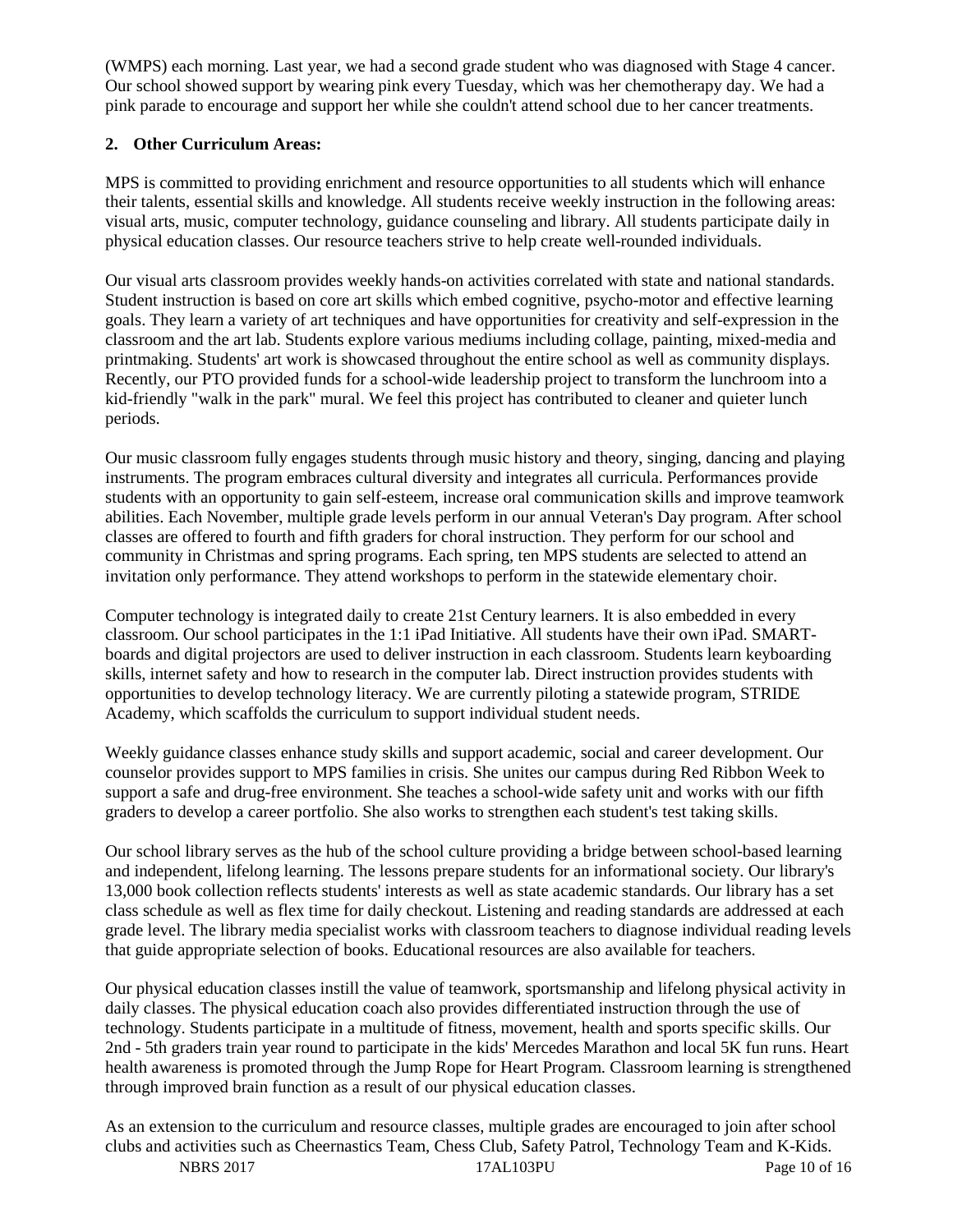We strive to prepare students for opportunities and challenges that lie ahead. Our main focus is to produce citizens that will drive innovation and lead change.

#### **3. Instructional Methods, Interventions, and Assessments:**

It is the belief of the faculty and staff of MPS that all students can learn. Therefore, we hold our students to high academic standards. Our teachers use a variety of data to set school-wide improvement goals and help students set individual learning goals. Students write academic goals and record personal data in their data notebooks. This allows them to track their progress. This practice helps students take ownership of their learning. Teachers meet with students one-on-one throughout the school year to review goals and progress. Parents are invited to come to the school for student-led conferences in which students share their goals, recorded data and progress.

Instructional strategies at MPS are data driven and research-based. This allows teachers to develop effective lesson plans during weekly grade level and data meetings. Cross-grade level meetings also occur periodically throughout the school year to ensure students are being prepared for their next grade level. Differentiated instruction is used in order to address the different learning styles and levels of the students. A variety of instructional methods are used which include modeling, whole group, small group and individualized lessons. Students are actively engaged and are encouraged to participate in many ways such as turn and talk, pair-share, games, write a response, etc. Hands-on project-based learning is especially visible during AMSTI lessons. Technology is integrated throughout the day.

Our teachers strive to meet the needs of all students. The Problem Solving Team (PST) includes grade level representatives, special education teacher, instructional partner, the guidance counselor and principal. This team meets at least twice a month to review the progress of students that are being monitored. They make recommendations to the classroom teacher for specific interventions for each student. Tier 1 and Tier 2 instruction is provided by the classroom teacher. Tier 3 instruction is provided by an interventionist. A computer based program is used to monitor the progress of our growing English Learner (EL) population. These students spend thirty minutes daily in the computer lab. They begin with "English in a Flash" to work on vocabulary skills and move to "Essential Skills" once mastery is reached. We also have EL support staff that are contracted to work with these students twenty hours per week. EL students are monitored by the state using the ACCESS test. Differentiation is also addressed through our challenge class, a weekly pull-out program for gifted third, fourth and fifth grade students. The purpose of this program is to enrich and expand the existing classroom curriculum.

MPS teachers adjust instructional strategies and interventions based on data from multiple types of student assessments. This allows teachers to address individual learning needs. Formative assessments allow teachers to give immediate feedback and make adjustments to lessons to better meet the needs of students. Each grading period, all students are assessed using the McGraw-Hill Wonders Reading Unit Test and the two part Jasper City Schools' common math assessments. Part one of the common math assessment tests the math standards, and part two tests the basic facts for each grade level. The results of the assessments are graphed by grade level on a bulletin board to show progress toward our school goals. STRIDE Academy is a web-based program used school-wide that monitors students' progress in varied subjects. MPS is currently using the program to focus on reading. Our school's local indicator is to raise our STRIDE performance two percentage points compared to last year's score. The Star Reading Test is also taken by first through fifth grade students each nine weeks. This computer program shows students' reading proficiency. DIBELS is administered only to our kindergarten, first and second grade students three times per year to measure growth in reading fluency and comprehension. Students who do not reach benchmark receive progress monitoring from the classroom teacher. Third, fourth and fifth grade students are also assessed using the Star Math program each nine weeks and the ACT ASPIRE Interim three times per year. This test monitors progress in English, reading, math and science. Teachers analyze the results from the ACT ASPIRE Interim to aide in preparing students for the actual ACT ASPIRE.

To help encourage and maintain high levels of achievement, students are recognized in many ways throughout the school year. The names of students that achieve the A and A/B Honor Roll are printed in the local newspaper and announced on our daily television show. Students that improve report card grades or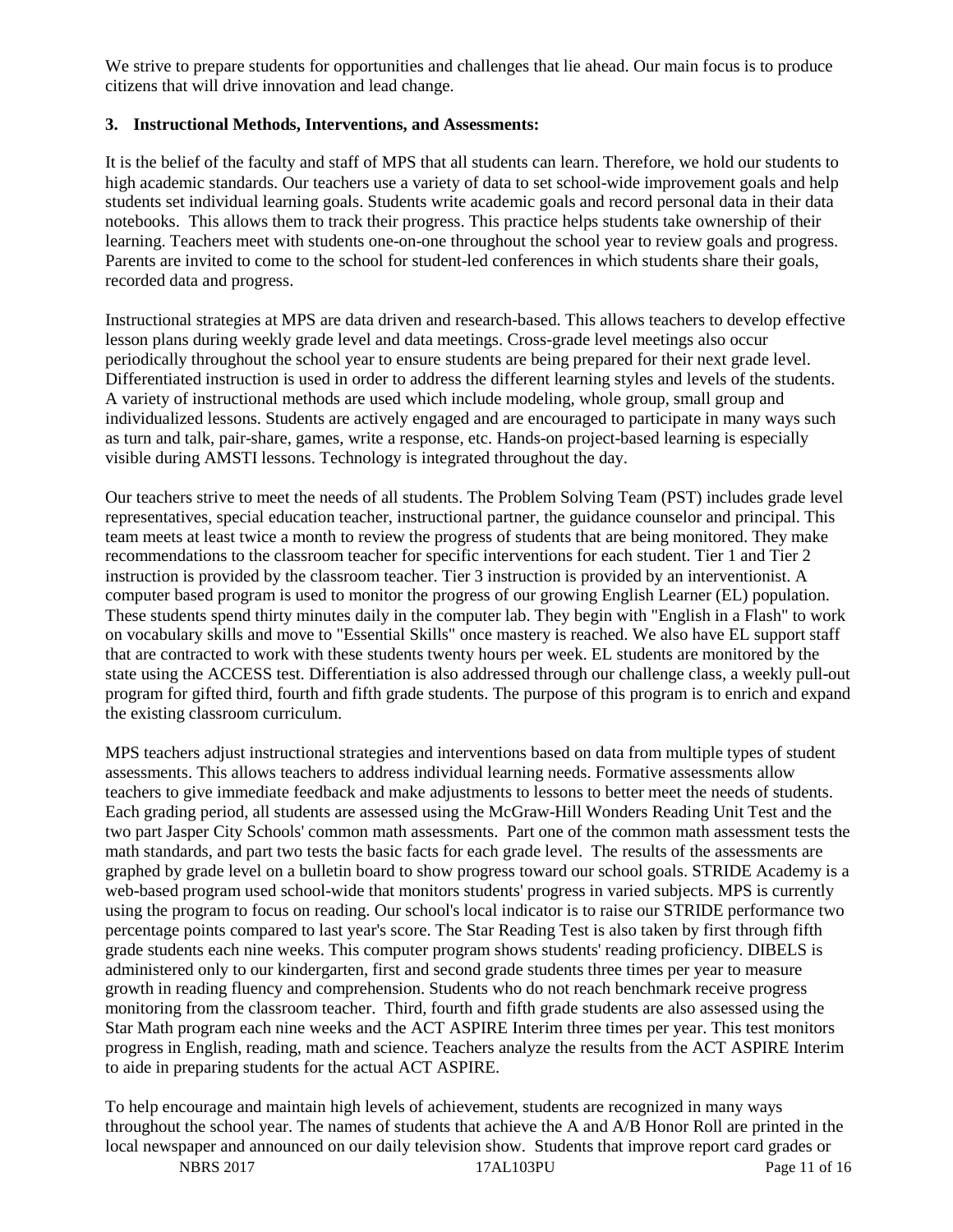maintain all A's are recognized each nine weeks through the local Kiwanis sponsored Bringing Up Grades (BUG) Club. A pep rally is also held before the ACT ASPIRE to encourage students to do their best on the test.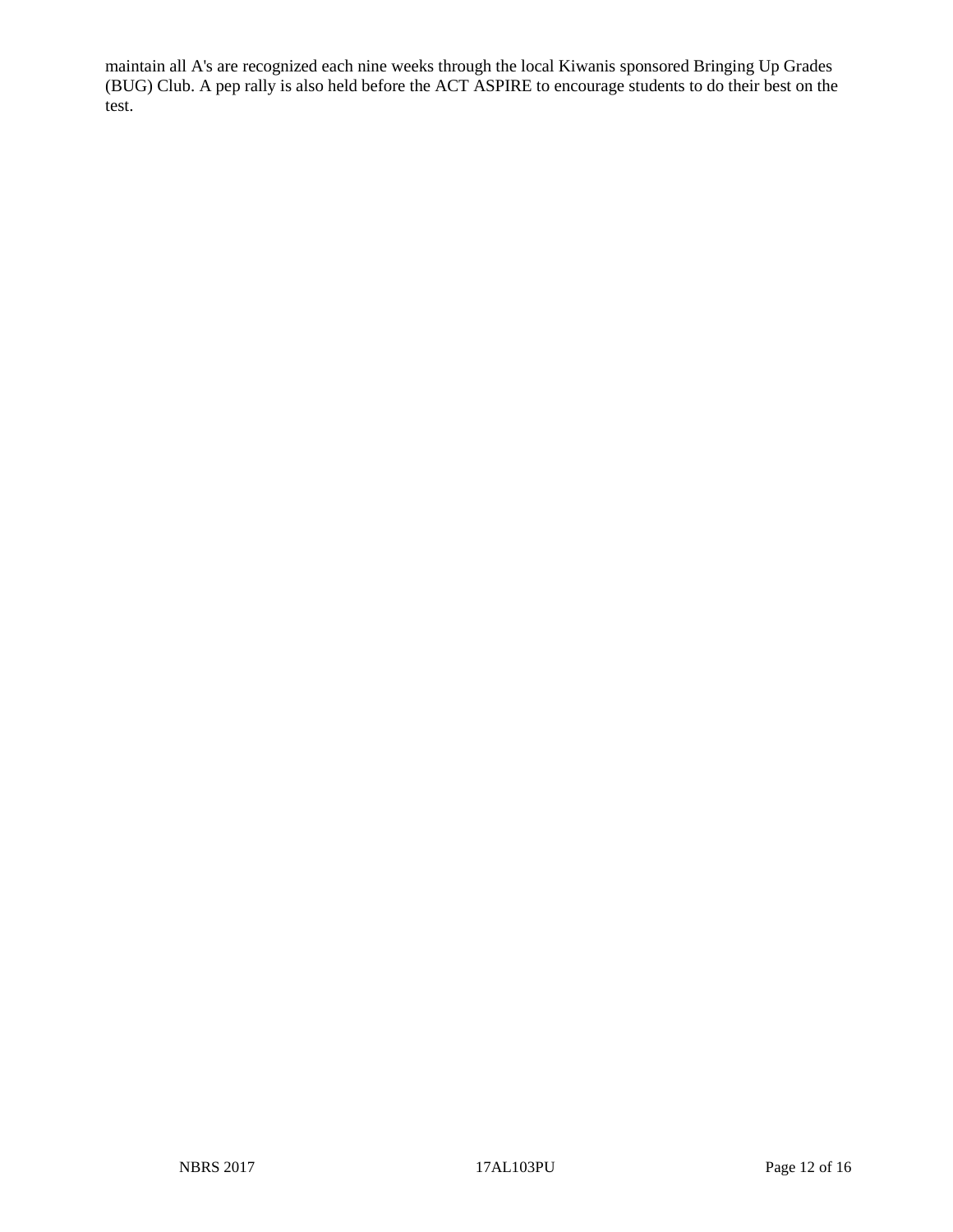## **1. School Climate/Culture:**

Memorial Park School (MPS) is an exciting and wonderful place to spend the day. From the moment a visitor enters the doors of the school, it is evident that students are engaged and motivated to be the best version of themselves. There are banners of past awards, leadership quotes, and highlighted student accomplishments. Framed photographs of The Principal's Choice Award Winners, which highlight students that exhibit outstanding character and leadership, are displayed. Student of the Month photographs are prominently visible in the hallways. These pictures highlight students with high academic success. Reader Leaders are spotlighted on the hallway outside the library, and the school-wide reading goal is displayed on the School Scoreboard that tracks grade level data for Unit Reading tests. Successes and encouragement are found throughout the building in the form of highlighted accomplishments and also in the smiles and encouraging words of the entire MPS staff.

All members of the MPS staff believe that the first mission of our school is to ensure that all students feel loved, valued and safe. This belief is evident in the kindness that can be found throughout the entire school where everyone is pulling for each other. Students cheer for each other during the ACT Aspire pep rallies and provide constant encouragement for each other when striving to achieve their personal and academic goals. Teachers and other staff members take a genuine interest in each individual student that comes through the doors. The MPS community is constantly supporting the academic, social and emotional growth of our students. The staff truly believes that Theodore Roosevelt was correct in saying, "People don't care how much you know until they know how much you care." The faculty and staff recently participated in a book study of "A Framework for Understanding Poverty" by Ruby K. Payne. This was done in an effort to have a better understanding of students in those situations and how best to communicate effectively with those students and parents.

The overall atmosphere of MPS is that of a positive place to learn and to work. Teachers are valued and supported by the principal, as well as the Jasper City Board of Education. It is very common for most every teacher in the building to arrive early, stay late and work whenever is needed to contribute to the success of students. This is not done out of obligation, but out of genuine love and pride for our school. This type of high teacher morale has developed as a result of an atmosphere where teachers' opinions are important. Teachers are consulted when decisions need to be made. The expertise and years of experience of seasoned teachers as well as the new strategies and ideas from the next generation of excited young educators are both viewed as integral parts of the decision-making process. True collaboration takes place due to the fact that teachers feel valued, supported and free to have a voice.

#### **2. Engaging Families and Community:**

MPS teachers and staff strongly encourage parental and community involvement in the education process of our students. We believe their support is of the utmost importance for the success of our students. There are many means of communication used to keep families and community members informed about the activities of MPS. Social media is utilized as an extensive source of information for students, parents and the community. MPS maintains a current website, Facebook page and a Twitter account. Our school marquee displays upcoming events and student/faculty recognition. Remind is used by teachers to communicate reminders for assessments, field trips, club meetings, etc. Weekly newsletters are sent home by each classroom teacher with assignments and announcements. The PTO publishes a monthly calendar of events as well as a school newspaper each grading period. Our principal makes announcements with our district-wide SchoolCast software. Chalkable, a web-based program, enables parents to access their child's current grades. Quarterly progress reports and report cards are also sent home to keep parents informed of their child's academic achievements. Student-led conferences are scheduled each fall and spring to engage families in their child's learning process.

MPS partners with many local clubs and organizations to meet the needs of our students. The Jasper Rotary Club members read with students throughout the year. The Jasper Kiwanis Club sponsors our K-Kids, a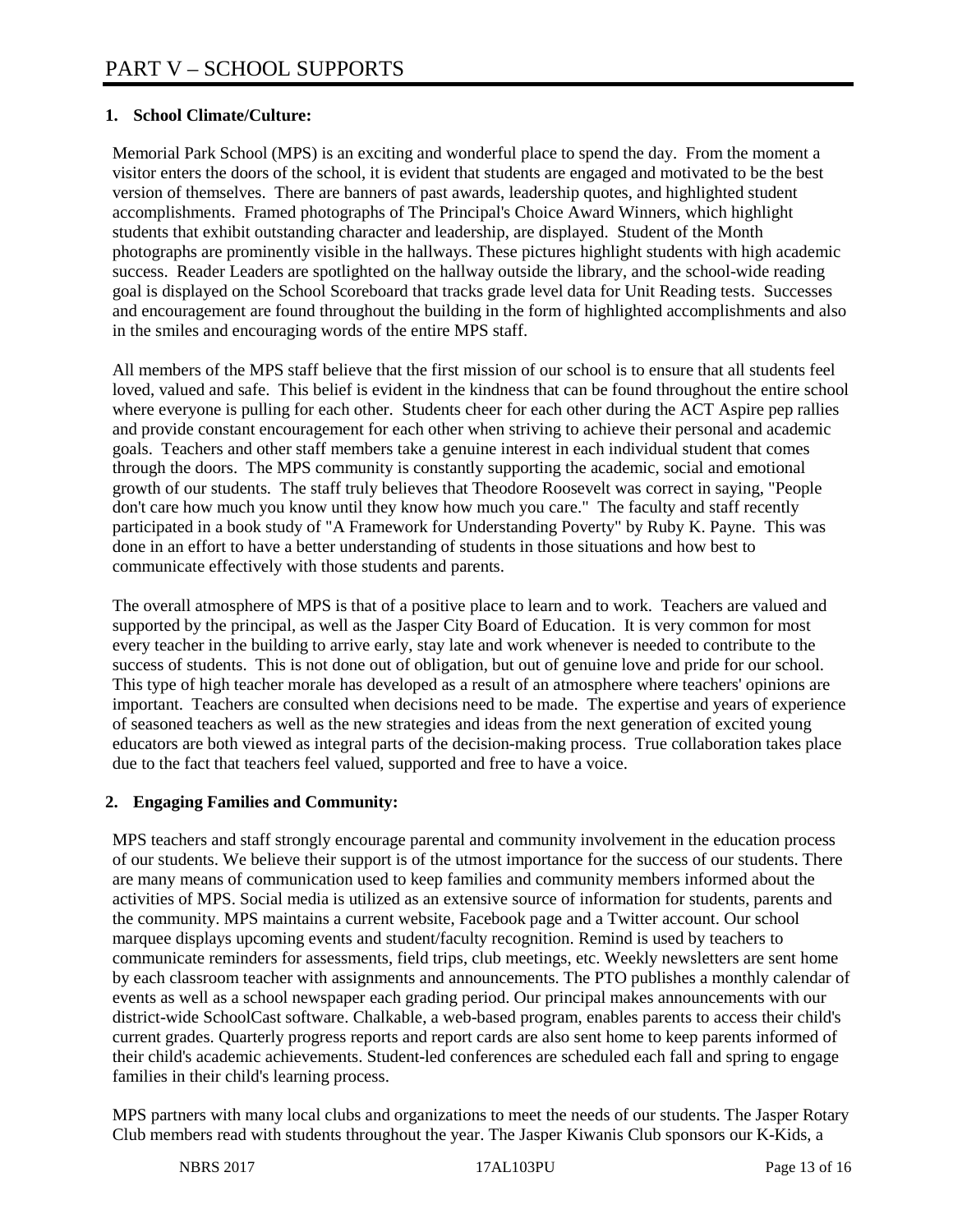service club for fourth and fifth graders. Their service projects include Trick-or-Treat for UNICEF, Operation Christmas Child, ringing the bell at Christmas for the Salvation Army, making Christmas cards for residents of local assisted living facilities, fund raising for the Leukemia & Lymphoma Society, as well as cleanup projects around our school and local park. Our school partners with the non-profit organization, Backyard Blessings, to provide food for students in need for the weekends. MPS staff and local community members work together to provide "Santa" for many MPS families.

Our school and community are connected through many annual activities. Our PTO sponsors a carnival style Fall Festival. The Student Council hosts two community dances, Neon Nights and a Sock Hop. A luncheon in honor of retired faculty and staff members takes place each spring. Lunch is served by our Student Council members and the retirees visit classrooms. Families are invited to participate in the Book Fair Family Night, Grandparents' Day festivities, Thanksgiving and Christmas celebrations, Muffins for Moms and many other special traditions. It is the goal of MPS to create a welcoming climate where parents and community members feel valued as a part of our school family.

#### **3. Professional Development:**

MPS approaches professional development with an intentional plan to continually improve the quality of instruction provided to our students. This professional development plan serves as a way to stay up to date on current best practices to meet the needs of all students and to challenge ourselves to delve deeper in the art of teaching. All certified faculty are expected to routinely take part in planning and goal-setting activities focusing on school and personal growth.

Our school system provides different forms of professional development at different times throughout the year, including summer training, as well as days throughout the school year that are built into the calendar. Recently, we have added one day each quarter in which students arrive at 11:00 to begin their day. These morning hours have been utilized to facilitate professional learning and collaboration of faculty and staff.

Faculty members are also encouraged to seek out differentiated forms of professional development of their own interests in addition to the required training provided. Teachers are encouraged to participate in different forms of professional development, such as ongoing learning through technology, peer observations, mentoring programs, book studies, workshops, action research, and participation in conferences and/or conventions. Teachers routinely receive training from Alabama Math, Science, and Technology Initiative (AMSTI) that includes hands-on activities that teachers can use immediately in the classroom. The most recent training from AMSTI was specifically designed to align with new Common Core Science Standards for our state. All of our teachers were trained in the summer of 2016.

In addition to training on best instructional practices, our school also utilizes professional development hours to increase our faculty's knowledge and understanding of relevant topics such as generational poverty and overcoming economic class barriers. These topics are addressed in an effort to gain a better understanding of ways to successfully raise student achievement across all economic classes.

In addition to the required twenty-five hours per year of professional development, all certified faculty must complete a self-assessment that guides the formation of a personalized Professional Learning Plan. This plan is created to emphasize at least two goals that contribute to school and personal growth. These plans are revisited throughout the school year as teachers and administrators add evidence of progress and ensure that these goals are kept in the forefront of our minds to help us strive for instructional excellence.

As a result of the various professional development activities, our staff has developed a culture of high expectations and a common mission to meet the needs of each individual learner in our care. Teachers are given opportunities to take part in learning from experts in the field, as well as create their own learning aligned with our school and district's goals. These goals include our constant motivation of ensuring that each child is moving on a path of learning toward mastery of grade-level standards and beyond.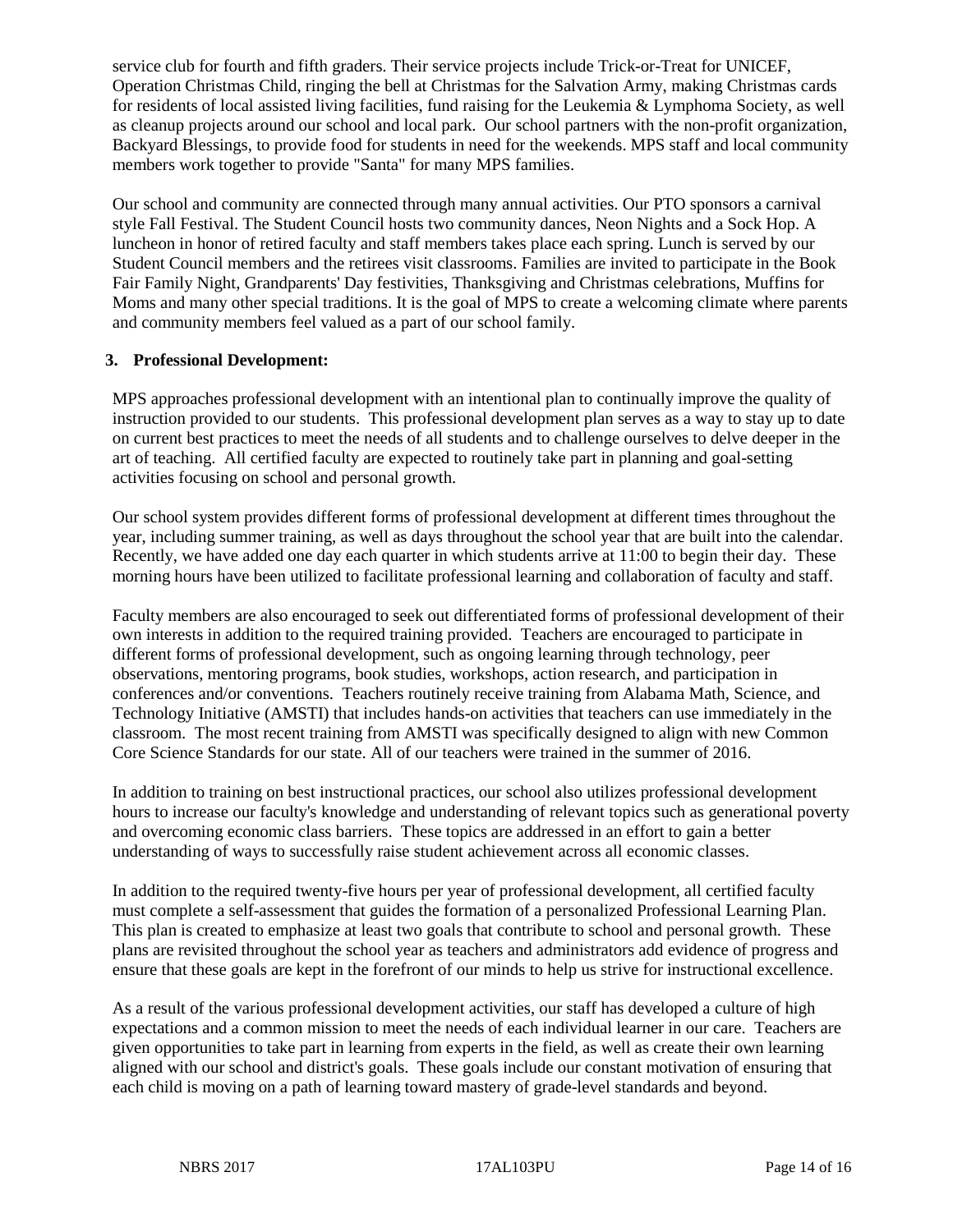#### **4. School Leadership:**

Leadership at Memorial Park Elementary is a collaborative effort between the district administration, principal, instructional partner, teachers, support staff and students. We believe that each stakeholder plays a vital role in the continued success of our students. Through each stakeholder's commitment and expertise in the learning process, students have ultimately reaped the benefits of the resources and programs that have been strategically implemented over time.

The principal, instructional partner and school leadership team have always taken an open door policy approach. It is our belief that stakeholders should be invested in the educational process and always have their opinions heard. One way this is accomplished is through communication. Teachers plan weekly during grade level meetings with the instructional partner and the principal. This allows frequent communication to address grade level and individual student needs. Leaders at MPS feel that this is vital to the continued success of our students. Through these meetings, teachers are always abreast of current school data that can then be translated into student data notebooks. This process also allows the principal to be aware of current needs throughout the school building.

Several years ago, the administration at MPS made the decision to implement the Leader in Me program. As this program has evolved, one phase that has recently been implemented is student data notebooks. As our faculty and students have grown in this process, we have begun to see the benefits of students taking responsibility for their own learning. Through the Leader in Me and Ron Berger's book "Leaders of Their Own Learning", the MPS faculty and staff have been able to implement student-led conferences. As these conferences have grown, parents have begun to see the benefits of students managing their own data and writing academic and personal goals for themselves. In the past three years, MPS has experienced dramatic growth in our academic test scores. We truly believe this is a direct result of students understanding their own learning process and taking the responsibility to monitor their own growth.